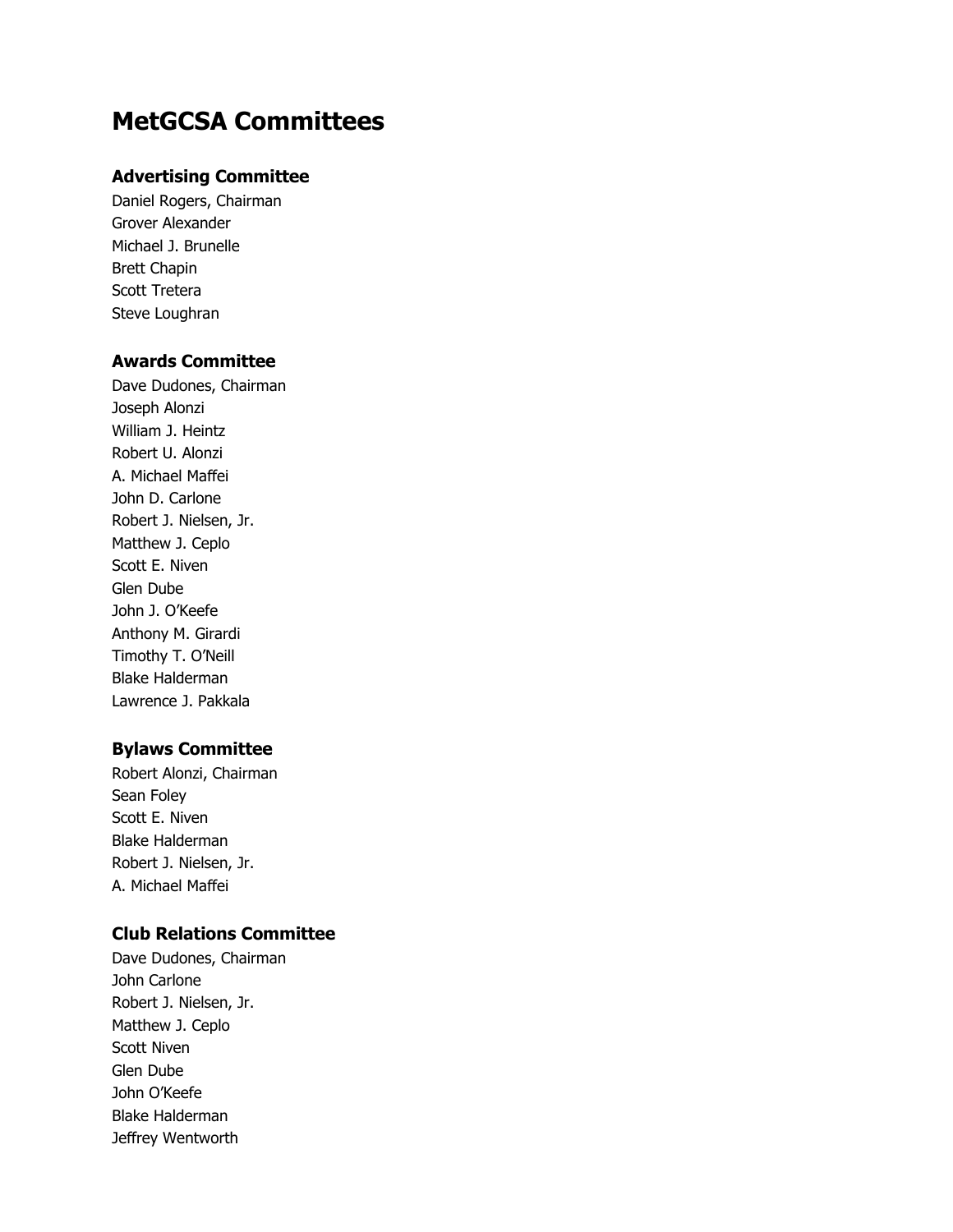# **Communications Committee**

Charles Lafferty, Co-Chairman Daniel Rogers, Co-Chairman Todd Apgar Robert J. Nielsen, Jr. Matthew J. Ceplo Scott Niven Kevin Collins Steven McGlone Andy Drohen Gregory J. Wojick Pandora Wojick, Managing Editor Michael McCall, Executive Director

#### **Education Committee**

Michael Brunelle, Co-Chairman Steve Wickstrom, Co-Chairman Scott C. Apgar Brian Chapin Robert B. Alonzi Glen Dube Brett Chapin Robert J. Nielsen, Jr.

# **Environmental Committee**

Robert Alonzi, Co-Chairman Jesse Shannon, Co-Chairman Kenneth Benoit, Jr. Robert J. Nielsen, Jr. John Carlone Steven Renzetti Matthew J. Ceplo Frank Rossi, Ph.D. Blake Halderman Michael McCall

# **Government Relations Committee**

Dave Dudones, Chairman Michael Brunelle Brian Chapin Brett Chapin Robert J. Nielsen, Jr.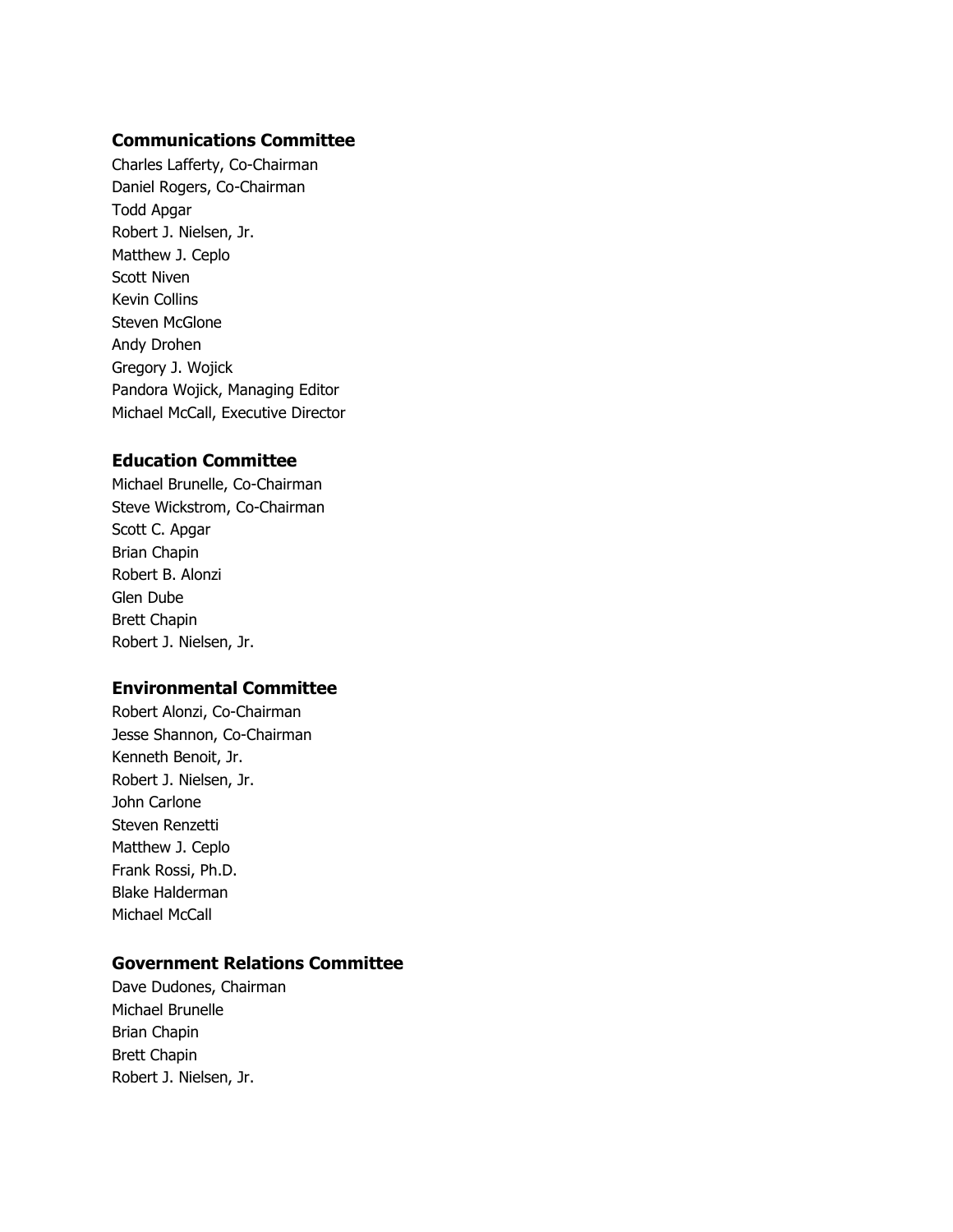## **Investment Committee**

Robert Alonzi, Chairman Kenneth Benoit, Jr. Dave Dudones Brett Chapin Michael Brunelle

#### **Long-Range Planning & Steering Committee**

Dave Dudones, Chairman Joseph Alonzi William J. Heintz Robert U. Alonzi A. Michael Maffei John D. Carlone Robert J. Nielsen, Jr. Matthew J. Ceplo Scott E. Niven Glen Dube John J. O'Keefe Anthony M. Girardi Timothy T. O'Neill Blake Halderman Lawrence J. Pakkala

#### **Membership Committee**

Jesse Shannon, Co-Chairman Daniel Couglin, Co-Chairman Brian A. Benedict Kevin Collins Steve McGlone

# **Scholarship & Research Committee**

Robert Alonzi, Chairman Kenneth Benoit Jr., Tri-State Michael H. Cook Jr. A. Michael Maffei Charles Lafferty Glen Dube

# **Social & Welfare Committee**

Brett Chapin, Co-Chairman Steve Loughran, Co-Chairman Anthony Grasso Glenn Perry Robert Miller Scott Tretera